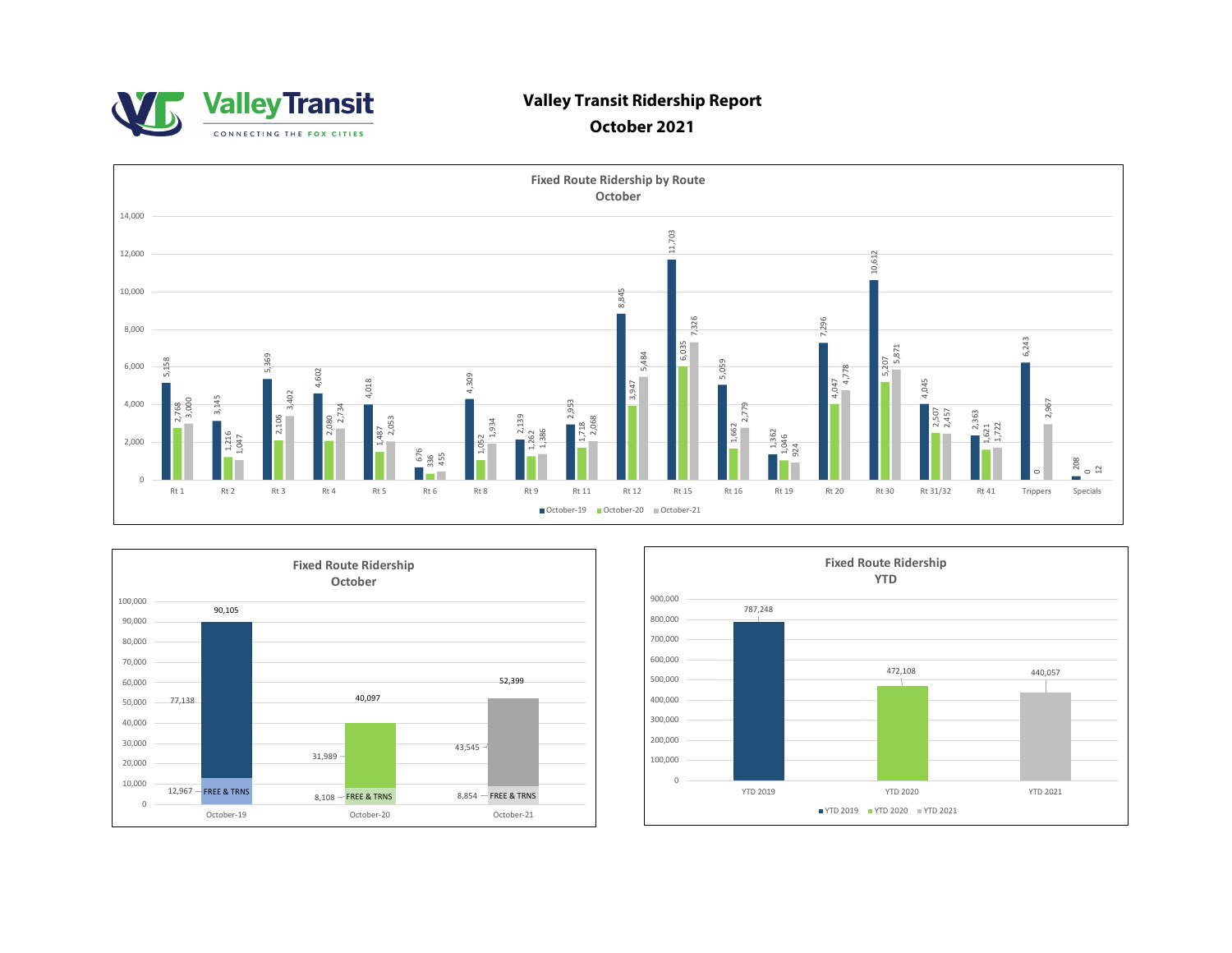

### **Valley Transit Ridership Report**

#### **October 2021**